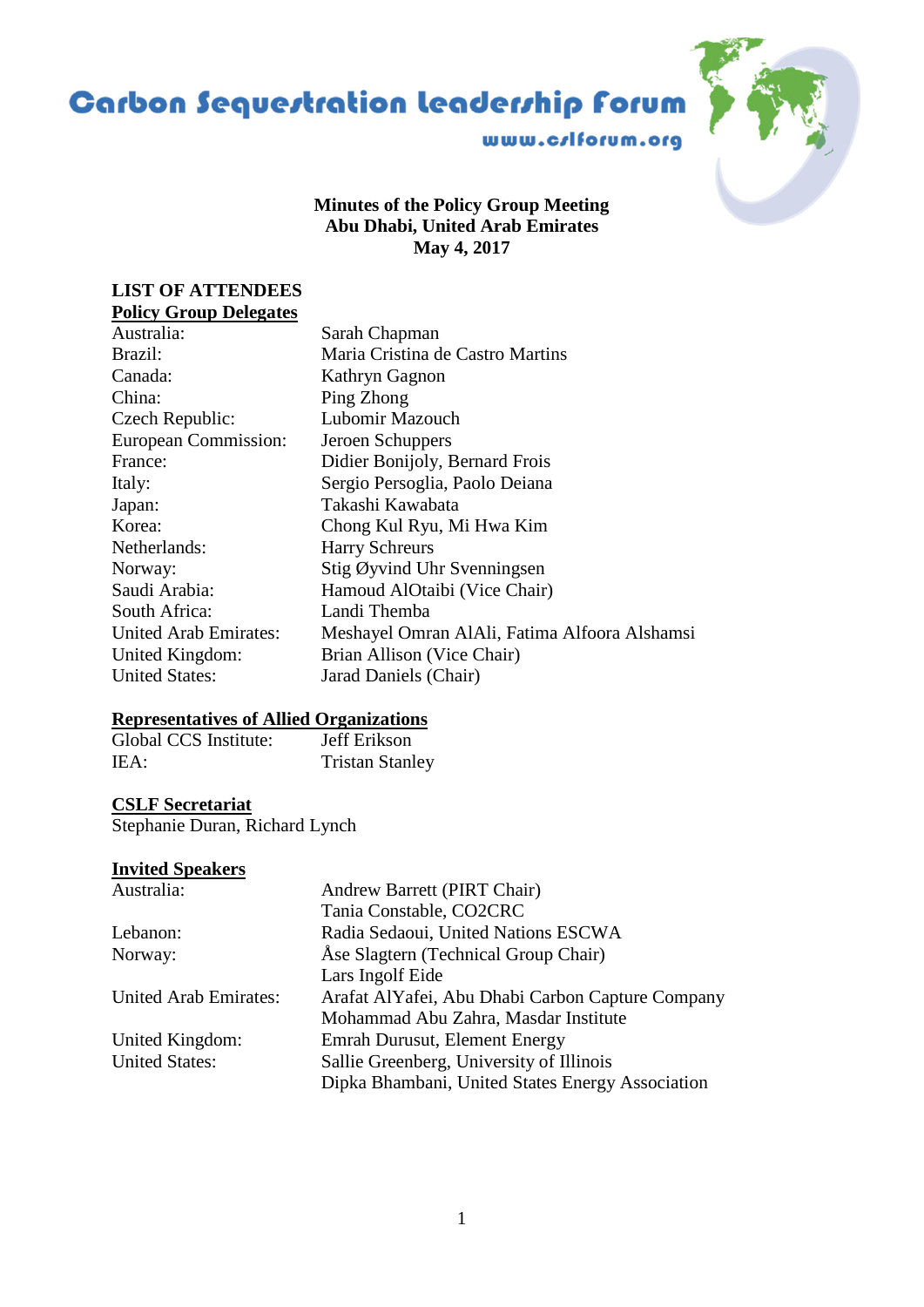| <b>Observers</b>             |                                |
|------------------------------|--------------------------------|
| Australia:                   | Max Watson*                    |
| China:                       | Yi-Ming Wei                    |
| India:                       | Shishir Tamotia                |
| Korea:                       | Chang-Keun Yi*                 |
| Japan:                       | Ryozo Tanaka*, Jiro Tanaka     |
| Saudi Arabia:                | Pieter Smeets, Wolfgang Heidug |
| South Africa:                | Tony Surridge*                 |
| <b>United Arab Emirates:</b> | Ahmed AlHajaj, Reshma Francy   |
| United Kingdom:              | Jon Gibbins, Tom Howard-Vyse   |

\*CSLF Technical Group Delegate

#### **1. Welcome and Opening Statement**

Jarad Daniels, Policy Group Chair, United States, called the meeting to order and thanked the Ministry of Energy for hosting.

#### **2. Introduction of Delegates**

Delegates around the table introduced themselves.

#### **3. Meeting Host's Welcome**

Eng. Fatima Alfoora Alshamsi, Assistant Undersecretary for Electricity, Renewable, and Desalination of Water, Ministry of Energy, United Arab Emirates, welcomed the attendees and provided the host country remarks. Her remarks highlighted the UAE's investments and leadership in carbon capture, utilization, and storage (CCUS) technologies and their role in the country's Energy Strategy 2050. She also stressed that CCUS technology must play an important role in the energy and environment. The CSLF plays an important role as a forum for collaboration.

## **4. CCUS in the Middle East**

Arafat Al Yafei, Abu Dhabi Carbon Capture Company, spoke on CCUS in the Middle East and current activities aimed at furthering development. Saudi Aramco, Abu Dhabi National Oil Company (ADNOC), and Masdar recently signed an MOU to collaborate more closely on CCUS in the Gulf Region. The UAE is hosting a Qatari delegation to Abu Dhabi to highlight CCUS, and will also meet with Kuwait on CCUS in the autumn. In addition, the Gulf Cooperation Council will meet in October on CCUS in the region. There are a number of key reasons why the UAE is pursuing CCUS: 1) there is demand for carbon dioxide  $(CO_2)$  in the oil and gas industry; 2) the UAE has the capacity and resources to invest in CCUS efforts and there is a will to invest in this space; 3) the UAE now has experience with CCUS and other clean energy technologies and has geopolitical interests in sharing knowledge globally; 4) geographically, the UAE is relatively small so it is possible to obtain  $CO<sub>2</sub>$  from sources close to the oil fields, thereby reducing the cost of transportation; 5) the UAE has a commitment to reduce carbon emissions by 70% by 2050; 6) high growth rates are expected, and demand for power will increase, therefore, there is a need for new investments in energy; and 7) the population is small and young with a willingness to accept new technologies. Generally, the will to cooperate in the UAE is very high.

### **5. Adoption of Agenda**

The agenda was adopted with minor changes to the timing and order of presentations.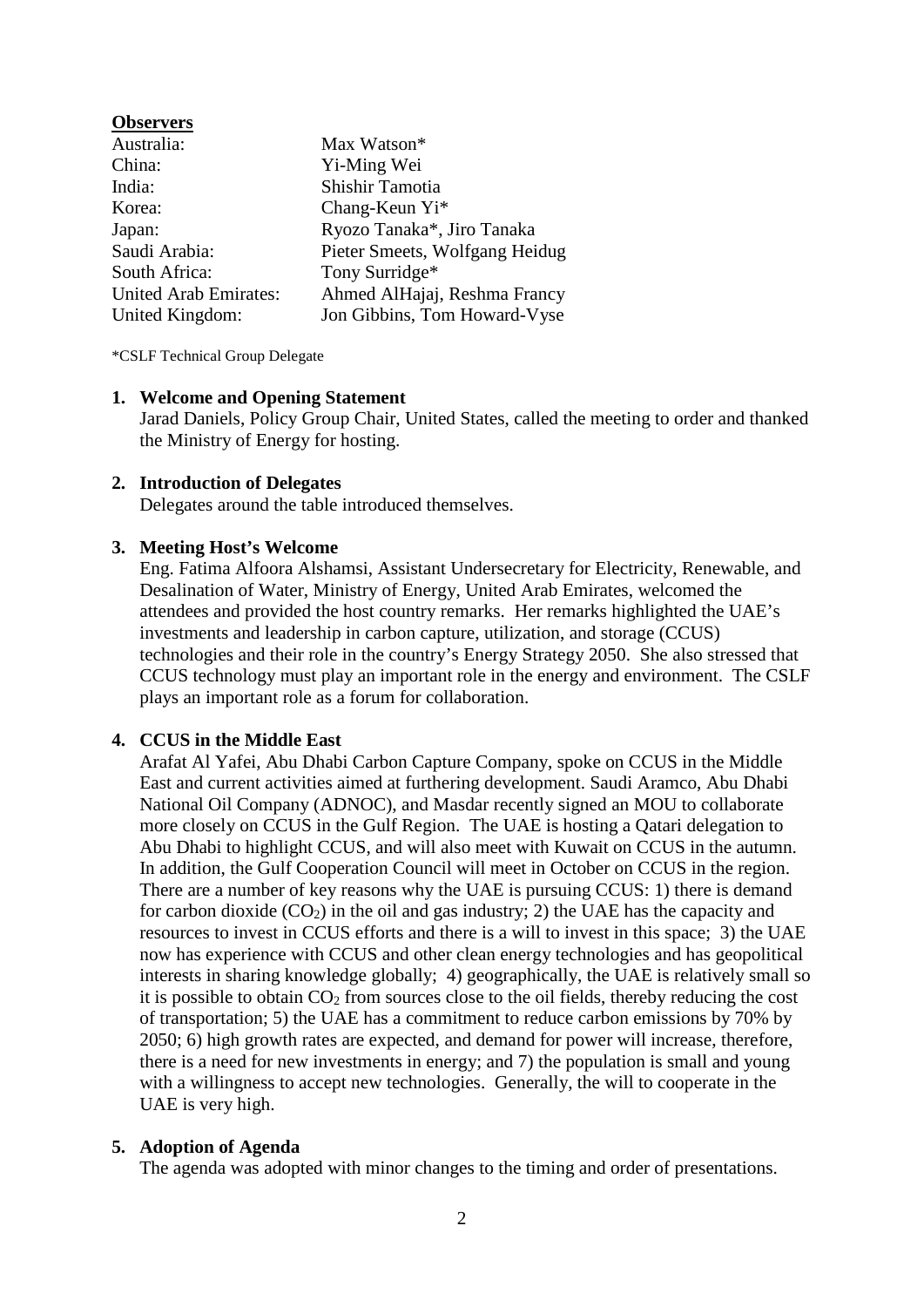## **6. Review and Approval of Minutes from Tokyo Meeting**

The Minutes from the CSLF Policy Group Meeting on October 7, 2016, in Tokyo, Japan were approved with one minor change. There was a suggestion from the Secretariat to modify the meeting minutes to change the wording in item #25 on future CSLF meetings, specifically regarding the planned Ministerial Communiqué. The word "greater" should be replaced with "lower."

## **7. Report from Secretariat**

Stephanie Duran, CSLF Secretariat, provided a brief summary of the action items from the CSLF Policy Group Meeting on October 7, 2016, in Tokyo, Japan. All action items have been completed or are currently in progress.

## **8. Report from CSLF Technical Group**

Åse Slagtern, Technical Group Chair, Norway, provided a summary of the Technical Group activities from the recent CSLF Technical Group Meeting on May 1, 2017. At the Technical Group Meeting, technical CSLF topics included an update on the 2017 CSLF Technology Roadmap (TRM), which is undergoing a "refresh," with the rollout set for the 2017 CSLF Ministerial meeting. There were also updates from four Technical Group task forces: the Off-Shore CO2-EOR Task Force, the Bioenergy with CCUS Task Force, the Improved Pore Space Utilization Task Force, and the Industrial CCUS Task Force. Representatives from allied organizations such as the International Energy Agency Greenhouse Gas Programme (IEAGHG), the Global CCUS Institute (GCCUSI), and ISO/TC265 also provided updates; this was followed by a preview of the upcoming Mission Innovation Capture Challenge Experts' Workshop. Invited presentations included the following topics: an overview of CCUS-related activities in UAE;  $CO<sub>2</sub>$ utilization in industry (overview, prospects, and recommendations); non-EOR  $CO<sub>2</sub>$ utilization (brine extraction and storage); results from CSLF recognized projects (Uthmaniyah CO2-EOR Project and Illinois Industrial CCUS Project); and an update on carbon storage data consortium.

Meeting outcomes included the draft TRM 2017 being open for comments, three new projects recommended for CSLF recognition, a timeline for three task forces to give recommendations at the upcoming Ministerial meeting, a working group to revisit the Technical Group Action Plan (including new and prioritized actions), and a revision of the CSLF submission form and engagement form templates (to include purpose of recognition). A group of consisting of the Technical Group Chair, the PIRT Chair, the Communications Task Force Chair, and delegates from Italy and the Netherlands will explore definition of criteria for project recognition; if necessary, language in the PIRT TRM and CSLF Charter will be evaluated to determine criteria for future project recognition. The Group will make recommendations at the next Policy Group meeting on criteria for recognition and any changes that may need to be made to governing documents.

Three new projects were recommended for CSLF recognition: Al Reyadah CCUS Project; the Carbon Capture Simulation Initiative/Carbon Capture Simulation for Industry Impact (CCUSI/CCUSI2); and the National Risk Assessment Partnership (NRAP). The Policy Group accepted the Technical Group's recommendation and approved all three projects as CSLF-recognized projects.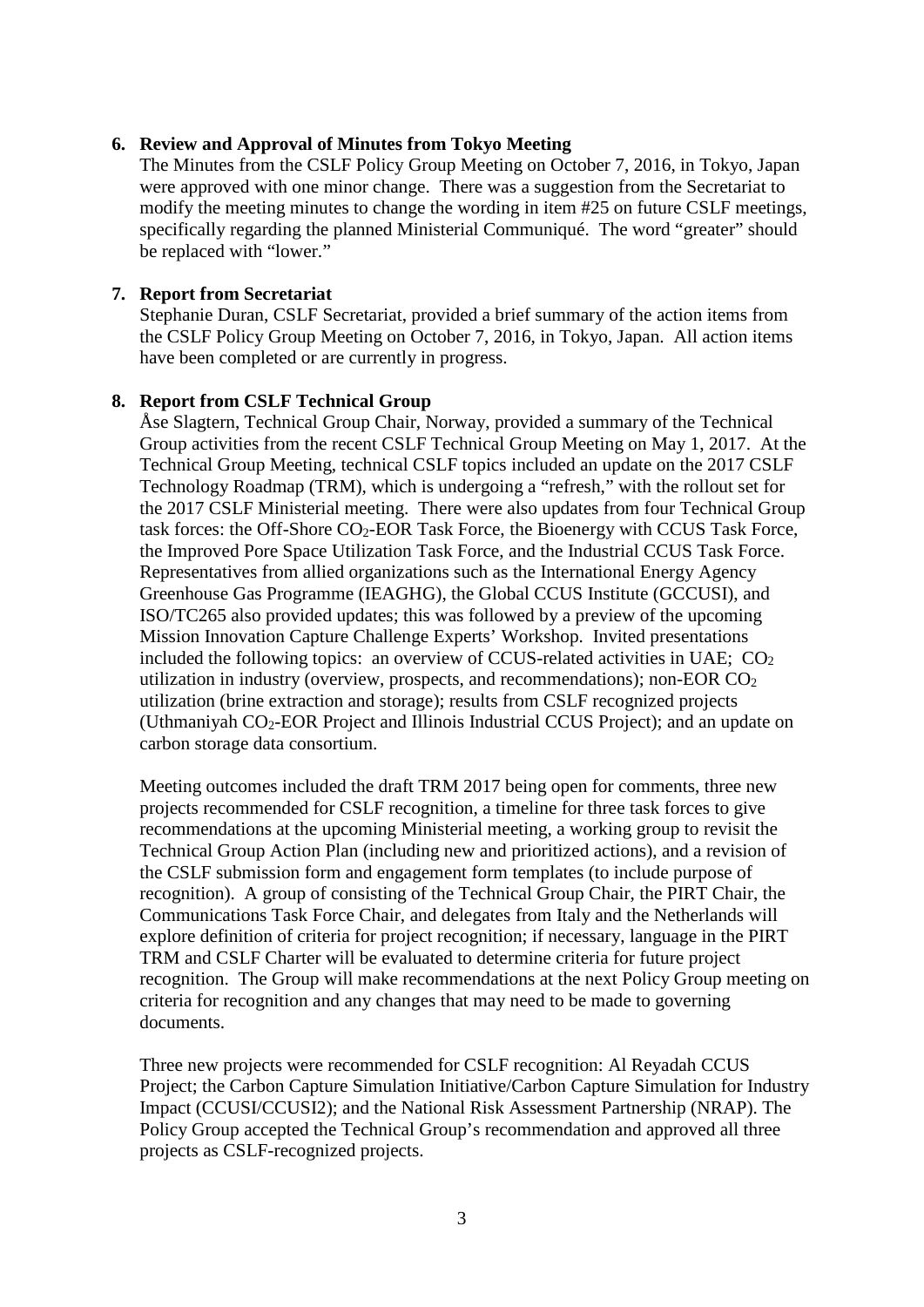As part of a discussion on project recognition, several countries voiced concern about CCSI and NRAP, raising the possibility that the projects may not necessarily fit the project criteria. Other countries noted that while some previously recognized projects did not fit the criteria, it is worth focusing on the results of projects, and their ability to add value and fill knowledge gaps. There is support for reviewing and revising the criteria for recognition and project classification, but additional steps need to be taken. The Communications Task Force may be well placed to play a role in supporting PIRT to determine project recognition criteria.

#### **9. Summary of CSLF Workshop**

Mohammad Abu Zahra, Masdar Institute, UAE, provided a summary of the 2017 Technical Workshop on May 2, 2017. The technology-oriented workshop featured three sessions: Status of CCUS—Current and Future Global Developments; Spotlight on Carbon Capture; Carbon Utilization—Challenges and Opportunities; and How to Get Cost-Effective CCUS at Industrial Scale. These sessions included case studies on established projects in the Middle East as well as those in other regions. The workshop drew speakers and participants from industry, research groups, government, and academia.

#### **10. Summary of CCUS Workshop in Bahrain**

Radia Sedaoui, United Nations Economic and Social Commission for Western Asia (UNESCWA), provided a summary of the Workshop on Deployment of Carbon Capture, Use and Storage in the Arab Region, organized by UNESCWA and held in Bahrain on February 19, 2017. The workshop's objective aimed to explore challenges and opportunities for wide-scale deployment of CCUS and examine its effect in the region within the broader context of economic concerns and regional and international environmental law. Topics at the workshop included: global perspective and role for climate response; accelerating CCUS deployment (challenges and opportunities); obtaining value from  $CO<sub>2</sub>$  (economic perspective and experience from GCC countries); and CCUS as a platform for Arab regional collaboration. A key conclusion focused on the necessary role of the energy-water nexus, especially in the GCC region.

#### **11. Report on CSLF Technology Roadmap (TRM)**

Andrew Barrett, TRM Working Group Chair, and Lars Ingolf Eide, TRM Editor, provided a report on the CSLF Technology Roadmap (TRM). This presentation covered an overview of the update process, main changes from the 2013 version of the roadmap, findings, and recommendations. The main recommendations included government and industry collaboration on implementing large-scale projects; developing policy incentives, markets, and business models; accelerating legal and regulatory frameworks for CCUS; develop strategic infrastructure (hubs, clusters, and storage sites); improve outreach, education, and communication; support research, development and demonstration (RD&D) for emerging technologies; and continue to map opportunities, perform assessments, and resolve barriers to implementation. An open discussion followed on several topics, including: gauging and achieving realistic goals; managing use and revision of figures; simplifying language and standardizing use of CCUS throughout the report; and integrating coverage of hydrogen production and use in the roadmap. July 1st has been set as the deadline for comments from Technical Group delegates, with the final draft on track to be submitted to the Secretariat on September 15th. The final version will be ready for publication on November 1st.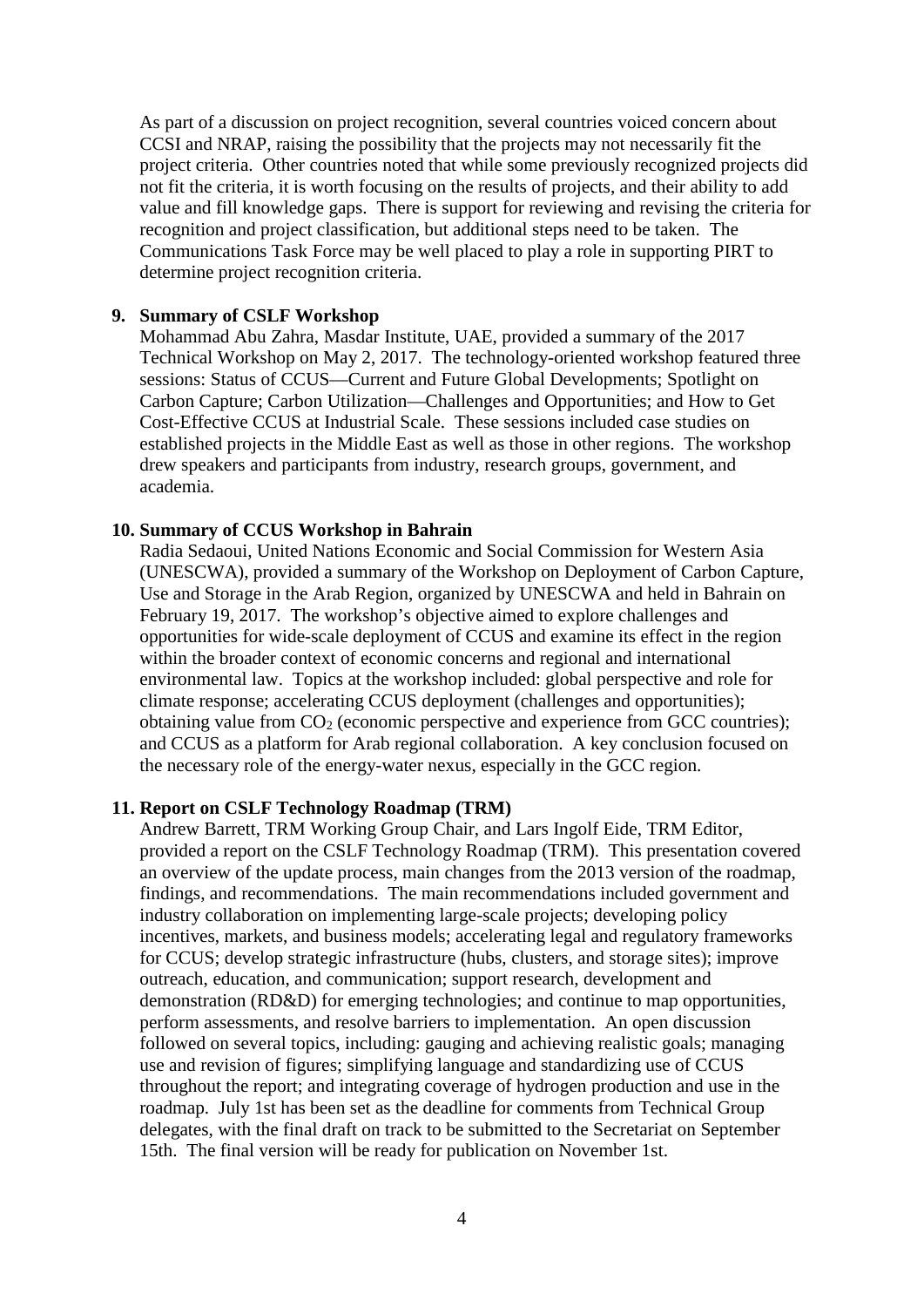#### **12. Report from the Financing for CCUS Projects Task Force**

Bernard Frois, Task Force Chair, provided a report on the Financing for CCUS Projects Task Force. This presentation highlighted factors required for financing: market pull, technology push, and regulatory and business drivers. The Petra Nova, Boundary Dam, and Al Reyadah projects are cited as examples where one or more of these factors played a role. Financial institutions are hesitant for a variety of reasons, including policy shifts, little or no progress in some areas, economic risks, and lack of incentives and regulatory framework. Therefore, a stable energy policy is necessary for financing CCUS projects. A study by the Coal Utilization Research Council lists several findings, some of which note that: regulatory and business drivers play major roles; an over-reliance on government subsidies may be risky; successful projects have used multiple financing components; and projects with shorter timelines may be more successful. Overall, there is reasonable optimism due to the success of commercial projects such as Al Reyadah and the considerable experience of  $CO<sub>2</sub>$ -EOR technology, but financing will require stability and clear business models. The group discussed potential paths forward, such as increasing outreach and engagement with the financial community, while noting that governments may also benefit from this approach, especially in a situation where projects face difficulty in securing private investment.

#### **13. Business Case for Industrial CCUS Clusters**

Emrah Durusut, Element Energy, spoke on enabling the deployment of industrial CCUS clusters, drawing on two completed projects--one for IEAGHG and the IEA CCUS Unit ("Enabling Industrial CCUS Clusters") and another for a group of oil and gas companies on CCUS market mechanisms—and a third project, currently in progress, for the European Climate Foundation ("European Funds and Financing Mechanisms for Industrial CCUS Clusters in Europe"). Large-scale CCUS projects, delivered on time and on budget, are required to educate project developers, governments, and investors. Several steps need to be taken: address the issue of carbon leakage; provide certainty to motivate investment industrial capture through subsidies; de-link transport and storage from capture business; and provide government back-stops to ensure sufficient publicprivate risk sharing. Key actions were suggested, including recommendations to: clarify specific role(s) of CCUS in each region considering decarbonization pathways/timelines; decide whether further demonstration or education is required for each application; focus on the value of CCUS (such as job losses or gains, tax revenues); and engaging in collaboration to enable timely deployment of CCUS.

#### **14. Large Scale Pilot Projects Study (CURC/NEDO)**

Jarad Daniels, Policy Group Chair, United States, provided a summary of the Carbon Utilization Research Council study on options for funding large-scale pilot plants, which aimed to investigate options to overcome barriers to financing large-scale pilot projects for fossil fuel-based power plants with CCUS. The April 2017 report (in draft form) follows on an earlier March 2016 report on lessons learned, and a November 2014 workshop focused on gaining private sector perspective on support for large pilot scale power projects with CCUS; phase 2 of the report is due in May 2017. The study found that while large pilots are a critical step in technology development, barriers still remain, including financial challenges, demonstrating a persuasive business case, and low government priority compared to other low-carbon technologies. Policy and financial incentives are necessary, in addition to government support of large pilot projects; nontraditional sources of financial support should also be pursued. Multilateral collaboration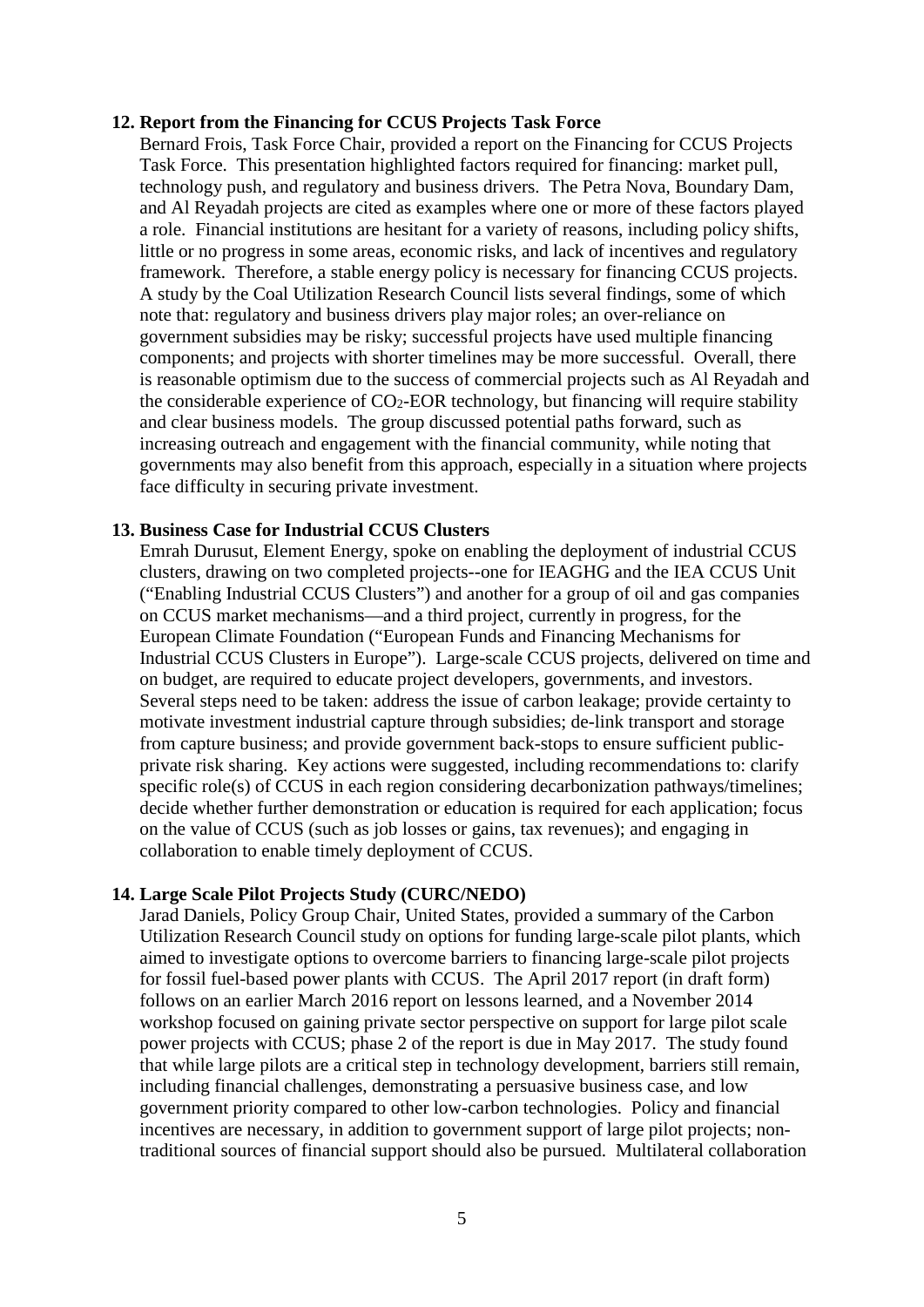on financing may be important, but will need to be targeted. The long-term nature of collaborations and projects will need policy stability.

## **15. Pinpointing Risk to Cut CCUS Regulatory Costs**

Tania Constable, CO2CRC, spoke on managing risks to decrease the regulatory costs of CCUS. This presentation specifically noted the developing case for the Otway Stage 3 Project, where monitoring demonstration is addressing several key aspects of CCUS regulation. Due to time constraints, this presentation will be moved to the next Policy Group meeting which will take place in December 2017.

## **16. Report from the Communications Task Force**

Hamoud AlOtaibi, Task Force Chair, provided an update from the CSLF Communications Task Force. The task force's current strategy is aimed at expanding strategic engagement, simplifying CSLF messaging, identifying a message delivery mechanism, and refreshing the CSLF's digital profile through its website. Key activities completed recently included:

- Joint Ministerial letter to UNFCCC at COP22
- CSLF Ministerial Side-Event at COP22
- Media Kit (CSLF Background Briefing)
- Global Media List
- Forward CCUS Calendar

Ongoing activities include website development, CSLF Ministerial and stakeholder liaison, key message development (in context of 2017 CSLF Ministerial Communique), and facilitation of media and stakeholder briefings on CSLF activities. There are several upcoming events to target, which include the Clean Energy and Mission Innovation ministerial meetings (June), four CSLF regional stakeholder workshops (May-December), UNFCCC at COP23 (November), and the 7<sup>th</sup> CSLF Ministerial Meeting (December). The task force will continue work on media strategies for COP23 and the CSLF Ministerial Meeting.

#### **17. Report from CSLF Stakeholders**

Dipka Bhambani, United States Energy Association, provided a CSLF Stakeholders' Message to the Policy Group. The CSLF Stakeholders proposed a new approach to conduct four regional meetings before the 2017 CSLF Ministerial Meeting. Each meeting will follow a set format governing panels, topics, and discussions; a regional action will be spearheaded by a nominated champion. As part of each meeting, a universal survey will also be distributed to all meeting participants to gather baseline data; results will be displayed collectively on the CSLF website to ensure a transparent and consistent mechanism for stakeholder feedback. Information from taskforces, the secretariat survey, and written statements from regional meetings will be synthesized by all four champions into a set of recommendations to be delivered at the ministerial meetings. Regional stakeholders were selected, and dates have been set for three meetings; to date, the Americas meeting, scheduled for late May, has been recently completed.

#### **18. Report from the CSLF Academic Council**

Sallie Greenberg, University of Illinois, provided a report from the CSLF Academic Council. The presentation highlighted progress in the three focus areas: Student Training, Practical Learning, and Curriculum Development; Communications and Outreach; and Academic Community and Capacity Building. Area 1 activities included: updated baseline survey and plan of action; draft gap analysis; identification of modularized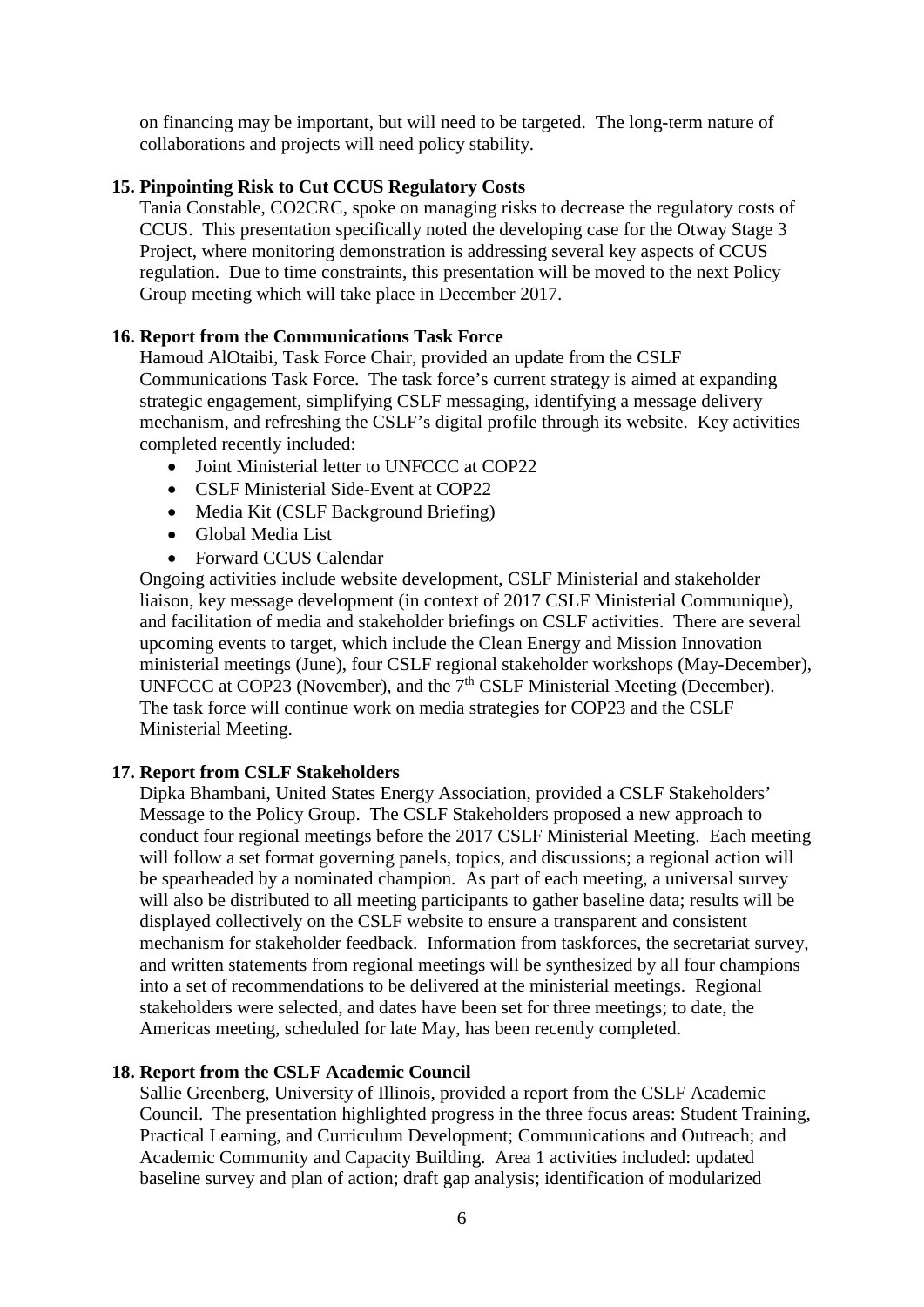content; and identification of internships and potential for government to host interns. Area 2 activities included: creation of a dedicated webpage; launch of a quarterly webinar series; creation of linkages to resources; acting as a repository for academic materials and funding information; and identifying country specific contacts for continuous updates. Area 3 activities included: refining of stakeholder engagement strategy and communications plan; collaboration with Capacity Building Governing Council; discussion of development of study tours; and development of stakeholders guidelines and engagements objectives document. The following recommendations to the Policy Group were identified:

- Leverage existing synergies between task forces to strengthen messaging
- Evaluate and refine understanding of community stakeholder engagement needs
- Design and conduct consultation process to generate CSLF guidelines for community stakeholder engagement, with support from CSLF
- Further engage and explore connections for Academic Council to support Policy Group

#### **19. Report from the Capacity Building Governing Council**

Stig Svenningsen, Acting Capacity Building Governing Council Chair, Norway, summarized the status of the CSLF Capacity Building Program. The CSLF Capacity Building Fund was established by the CSLF Ministers at the 2009 CSLF Ministerial in London, and contributions committed total US \$2,965,143.75, with donors from Australia (via the Global CCUS Institute), Canada, Norway, and the United Kingdom. To date, the Governing Council has approved 19 capacity building projects in 6 countries, with 13 projects completed and 6 projects in progress. Since October, the Governing Council met via teleconference on March  $17<sup>th</sup>$  and in person on May  $3<sup>rd</sup>$  to review in-progress projects and to discuss revisions to the Terms of Reference. One proposal submitted by SANEDI (South Africa) in late March—requesting utilization of remaining funds from an earlier project to fund travel to a workshop—was approved by the Governing Council and the Global CCUS Institute. Current next steps include negotiation of two tentative proposed project, a review of proposed revisions to the Terms of Reference by Governing Council members, creation of list of target countries for potential engagement, and a teleconference which is likely to be held in June or July. The CSLF Capacity Building Governing Council will also engage the CSLF Academic Taskforce to seek synergies.

#### **20. Report on Proposed Regulatory Task Force**

Takashi Kawabata, METI, Japan, provided a report on the Regulatory Task Force. This task force was proposed by Japan at the 2016 CSLF Annual Meeting, with the purpose of defining reasonable regulations on CCUS. This was prompted by the suspension of  $CO<sub>2</sub>$ injection at the Tomakomai project offshore storage site following an increase in  $CO<sub>2</sub>$ levels. The objective of the task force is to explore practical CCUS regulations that contribute to smooth planning, development, and operation of CCUS projects. The outcomes will include a report of case studies, findings, and recommendations. Throughout the late spring and summer, case studies will be finalized, submitted, and compiled; a draft report will be created in the fall and circulated in the Policy and Technical Groups. The report will then be finalized in late November. It was recommended that the GCCSI and operational projects share information on regulatory frameworks and lessons learned. Several countries offered to facilitate participation from their technical counterparts or to provide assistance to the task force. The task force should note that it should explore other regimes, as the London Protocol does not cover EOR.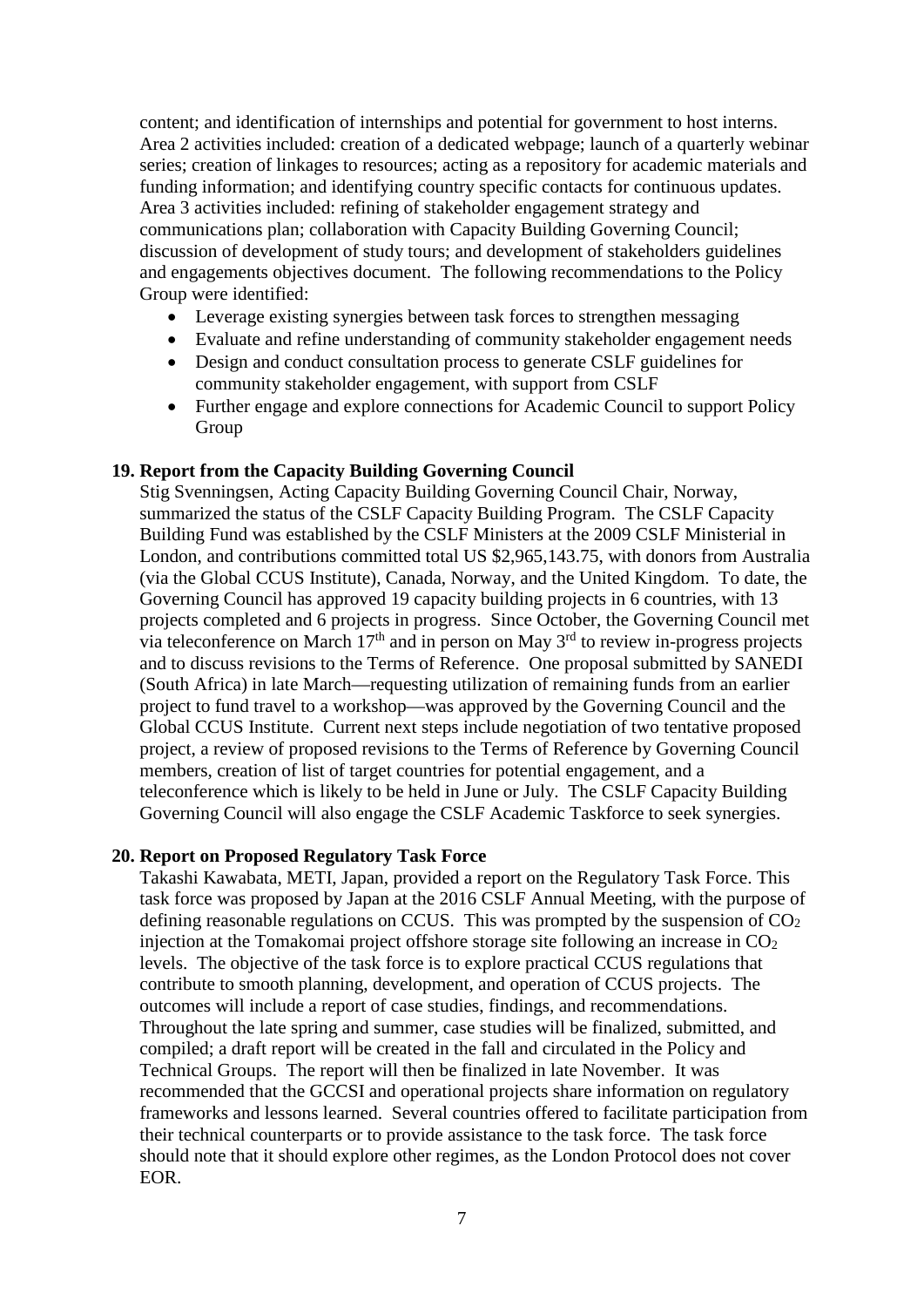#### **21. International Energy Agency (IEA) CCUS Activities Update**

Tristan Stanley, International Energy Agency (IEA), presented on CCUS activities within the International Energy Agency. The presentation highlighted the release of *20 Years of CCUS: Accelerating Future Deployment,* which focuses on the need for accelerated deployment and industrial CCUS in meeting emissions targets. While significant progress has been made over the past two decades, policy support and investment has fluctuated. Meeting the 2 degree target requires a portfolio of multiple technologies; CCUS is projected to deliver 15% of the emissions reductions required but it is still lagging. Progress will require incentives, infrastructure, and support of an innovation chain to advance technologies. Upcoming events and publications were showcased, including Energy Technology Perspectives 2017, World Energy Investment 2017, and World Energy Outlook 2017.

#### **22. Global CCS Institute Update**

Jeff Erikson, Global CCS Institute (GCCSI), presented an update on the global status of CCUS. The Institute's recent publication, *Global Status of CCS,* released in April, shows that while progress continues to be made, it is not meeting the scale and speed required. Globally, there are 22 large scale CCUS projects in operation, with seven facilities in advanced planning, and 11 in earlier stages. Together, these will capture 40 Mtpa of CO2, which is a fraction of the 4,000 Mtpa of  $CO<sub>2</sub>$  that will need to be captured and stored by 2040 under the IEA's 2 degree scenario (2DS). Effective communication and engagement (policymakers, business leaders, financiers, and influencers) are both required to accelerate progress; engagement especially affects innovation, policy, finance, and facilities. Strong policy in particular drives investment; the success of renewable energy technologies is used as an example to demonstrate the need for a strong policy framework. To drive policy change, decision makers and opinion leaders are the main audiences to target, with the public playing a smaller role (both engaged members and the general public). The narrative on CCUS itself needs to show that it is versatile, affordable, profitable, and essential.

#### **23. Clean Energy and Mission Innovation Ministerial Meetings**

Ping Zhong, ACCA21, China, provided an update on the Clean Energy and Mission Innovation Ministerial Meetings which will be held in Beijing from June 6-8. The meeting agendas and logistics were reviewed, along with several new initiatives and campaigns that are due to be launched. In addition to numerous side events, publicprivate roundtables and a dedicated summit will also take place during the meeting week.

#### **24. Mission Innovation: Capture Challenge Update**

Stephanie Duran, CSLF Secretariat, provided an update on the Mission Innovation Carbon Capture Challenge, which is co-led by the United States and Saudi Arabia. This challenge has set several goals, including an experts' workshop to discuss basic research needs for CCUS, establishing strategic partnerships, and exploring ways to engage industry. The experts' workshop will be held in the fall, with dates tentatively set for September 25-29 in the United States. The workshop will cover an entire week and will include a CCUS project site visit and a reporting and technical committee meeting. A report on the workshop will be published by the end of 2017. Future work will include an update of the Capture Challenge overview document, regular updates to MI Steering Committee and others, and engagement with the private sector.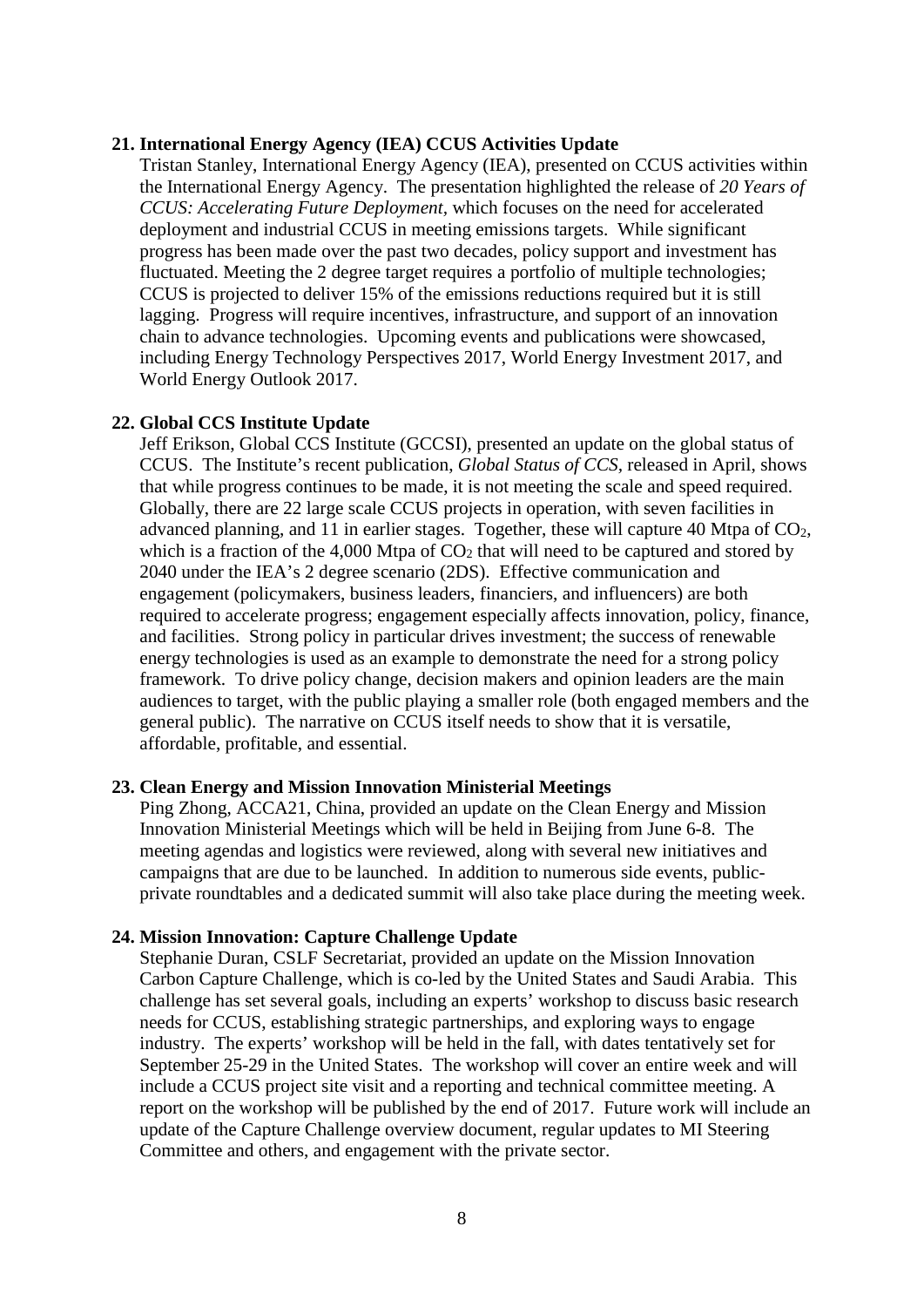### **25. Clean Energy Ministerial Update**

Tristan Stanely, IEA, provided an update on the Clean Energy Ministerial, specifically focusing on the CEM Secretariat and its work on building partnerships. IEA now hosts the CEM Secretariat, which was previously held by the U.S. Department of Energy. The upcoming Ministerial meeting aims to focus on transitioning from post-Paris rhetoric to action, drive implementation of clean energy policies to meet NDCs, leverage political engagement of ministers for ambitious policies and actions, and partner with private sector leaders for major commitments and actions. CCUS is implicitly part of the CEM agenda, but there has been little to no activity over past few years. IEA is organizing a Ministerial side-event on CCUS during the upcoming meeting on June  $6<sup>th</sup>$  in Beijing; this event will be co-hosted by MOST. Invitations have been sent to several IEA and CEM ministers, as well as two CEOs from IEA Executive Director Fatih Birol. The event will include two sessions—"The role and status of CCUS" and "Where to go from here?" with the goal of issuing a statement by attending ministers on bringing CCUS back into CEM and setting a way forward.

## **26. Planning for Upcoming CSLF Ministerial Meeting**

Stephanie Duran, CSLF Secretariat, and Meshayel Omran AlAli, United Arab Emirates, stated that planning was underway for 2017 CSLF Ministerial Meeting, which will be held in Abu Dhabi from December 3-7. The venue has been set for the ministerial day meeting, but a venue has not yet been set for the Policy and Technical Group meetings. More information will be provided in the coming months.

#### **27. Future CSLF Meetings**

Australia has stated that it will host the 2018 CSLF Annual Meeting on the margins of the IEAGHGT meeting in October. Additional details will follow. We are still seeking a host for the CSLF Mid-Year Meeting.

#### **28. Ministerial Communiqué**

Jarad Daniels, Policy Group Chair, United States, led the discussion regarding the draft CSLF Ministerial Communiqué. The goal is to sustain momentum from the previous Ministerial meeting and to keep actions consistent with ongoing policy conversations. The current format of the draft communiqué offers a concise message with key follow-on actions for ministers. Suggested topics to incorporate include greater focus on utilization, collaborative research and development, sharing information, and leading on public engagement. Another suggestion to move toward using "CCUS" instead of "CCS" gained support of several delegates, but discussion will continue throughout the drafting process. It was agreed that the Ministerial Steering Committee and the CSLF Secretariat will continue to push forward toward the CSLF Ministerial Meeting and developing the Communiqué, while communicating with the Policy Group at large throughout the next few months.

This agenda item was only open to CSLF Delegates; observers were asked to leave the room.

#### **29. Open Discussion and New Business**

No new business items were discussed.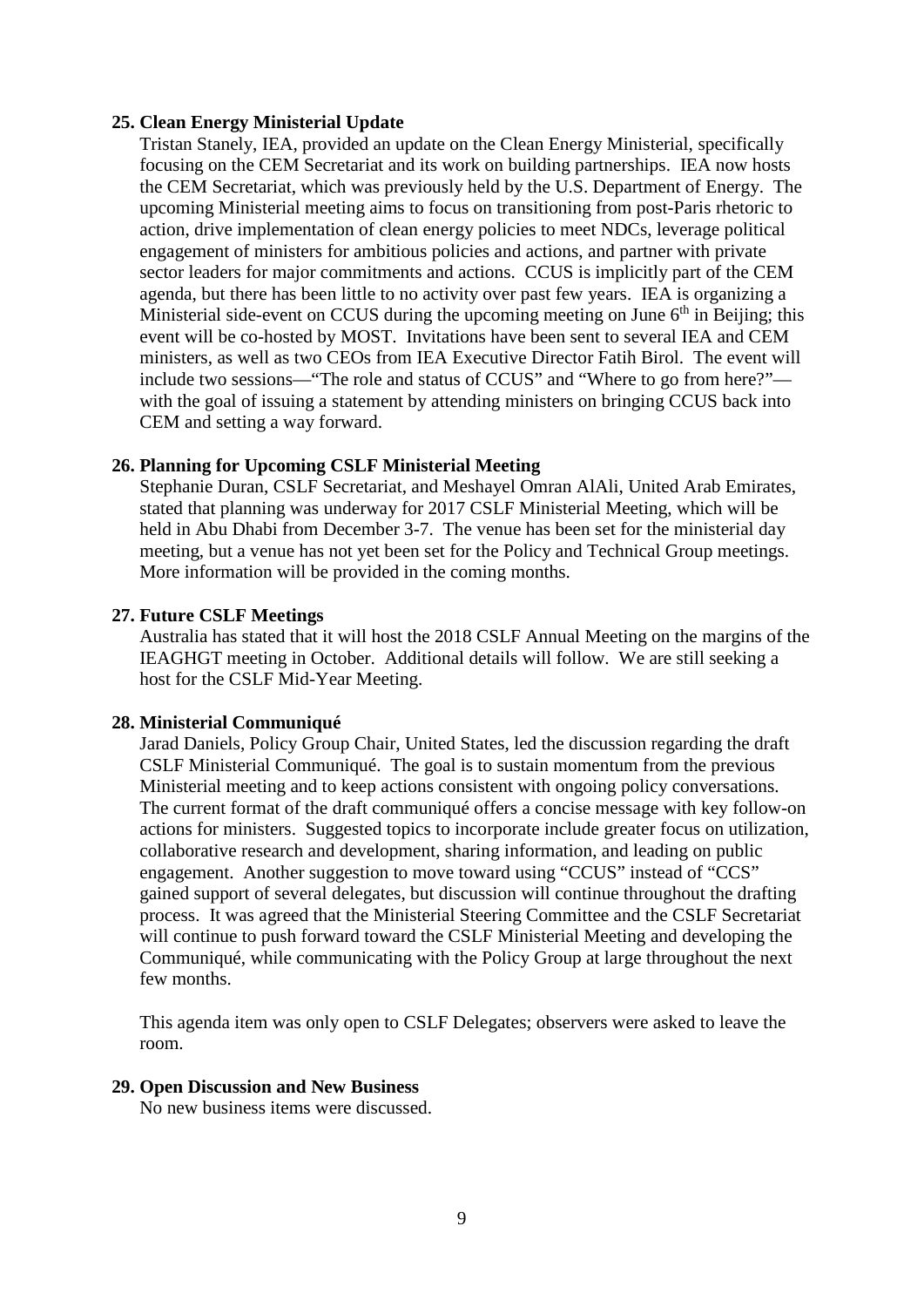## **30. Action Items and Next Steps**

Stephanie Duran, CSLF Secretariat, provided a summary of the day's Policy Group Meeting, and noted the significant agreements and action items. The Policy Group reached a consensus on the following items:

- Approved the Al Reyadah, CCUSI, and NRAP projects for CSLF recognition; these projects will be added to the CSLF website
- The Regulatory Task Force was officially stood up to develop and evaluate regulatory case studies, and will report out in November
- Australia noted that it intends to join the Mission Innovation Carbon Capture Challenge

| <b>Item</b>    | Lead                                                                                                                             | <b>Action</b>                                                                                                                                                                                                                                                                                                                                                              |
|----------------|----------------------------------------------------------------------------------------------------------------------------------|----------------------------------------------------------------------------------------------------------------------------------------------------------------------------------------------------------------------------------------------------------------------------------------------------------------------------------------------------------------------------|
| $\mathbf{1}$   | <b>Technical Group</b><br>Chair, PIRT Chair,<br>Chair of<br><b>Communications Task</b><br>Force; Italy and<br><b>Netherlands</b> | Explore definition of criteria for project<br>recognition; if necessary, language in PIRT TRM<br>and CSLF Charter will be evaluated to determine<br>criteria for future project recognition. The Group<br>will make recommendations at the next Policy<br>Group meeting on criteria for recognition and any<br>changes that may need to be made to governing<br>documents. |
| $\overline{2}$ | All delegates                                                                                                                    | Submit comments on TRM to Andrew Barrett<br>(PIRT). Each delegation is asked to submit one<br>comment.                                                                                                                                                                                                                                                                     |
| 3              | <b>CSLF</b> Secretariat                                                                                                          | Send out completed CURC report; if appropriate,<br>this can be posted on the CSLF website                                                                                                                                                                                                                                                                                  |
| $\overline{4}$ | <b>CSLF</b> Delegates                                                                                                            | Send any comments or suggestions on CCUS<br>financing to Bernard Frois and the CSLF<br>Secretariat                                                                                                                                                                                                                                                                         |
| 5              | <b>CSLF</b> Secretariat                                                                                                          | Send out CCUS events list/calendar to delegates<br>for input – COMPLETED                                                                                                                                                                                                                                                                                                   |
| 6              | <b>CSLF</b> Secretariat                                                                                                          | Send out new country page templates to countries<br>for their updates                                                                                                                                                                                                                                                                                                      |
| $\overline{7}$ | <b>CSLF</b> Secretariat                                                                                                          | Send out updated media kit                                                                                                                                                                                                                                                                                                                                                 |
| 8              | <b>Regulatory Task Force</b>                                                                                                     | Will develop and evaluate regulatory case studies<br>and issue report in November (in advance of<br>Ministerial)                                                                                                                                                                                                                                                           |
| 9              | <b>CSLF</b> Secretariat                                                                                                          | Will reach out to eNGO community on<br>Ministerial communique                                                                                                                                                                                                                                                                                                              |

Action items from the meeting are as follows: